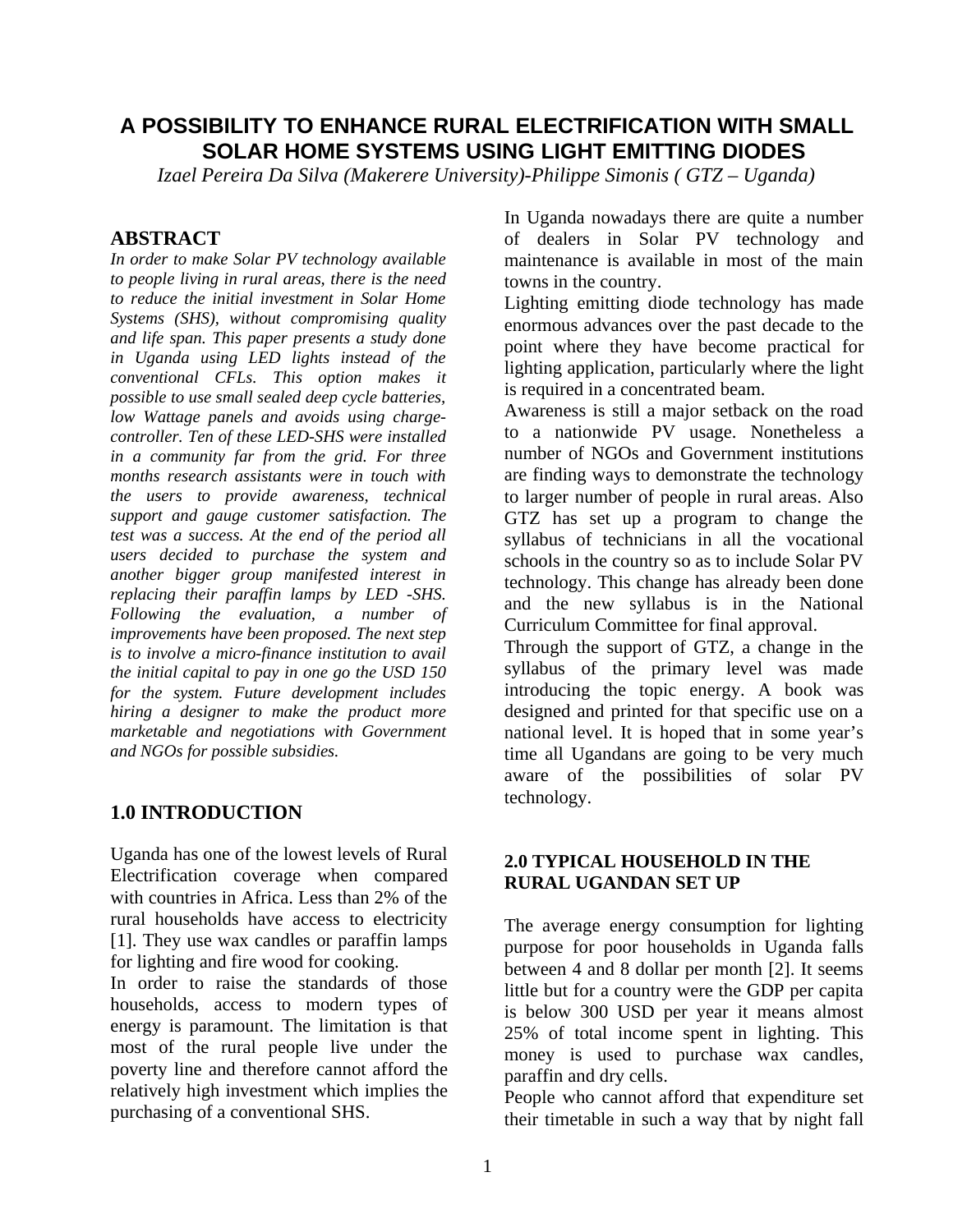all domestic chores have been done and they sleep.

Even for those households who pay for paraffin, they do not get quality lighting. The light output of a paraffin lamp is small and thus, activities such as reading (essential for children in school age), knitting; matt making, etc are not possible. In fact the national examination results for primary and secondary students show clearly the poor performance of rural areas. This can be attributed to lack of proper lighting.

Another interesting phenomenon is the long distance rural people travel to small trading centres to charge their mobile phones. In Uganda there is network coverage almost everywhere. The rural people pay around US 25 cents to have their mobile charged. They charge it at least twice a week. The LED-SHS we propose comes with a DC-DC converter to charge any model of mobile phone.

#### **3.0 THE LIGHT EMISSION DIODE SHS**

The costs of a SHS unit depend on the size of the panel, battery, charge controller and eventually inverter. Within a given technology, solar panels are priced according to their power capacity, which determines their sizes and the number of cells used in the assembly.

Reducing the power capacity of the load to be supplied by the solar units means a reduction in the cost of the solar unit. Solar lighting systems have remained expensive because of relatively high consumption of fixtures such as CLFs (Compact Fluorescent Lamps), which still remain high rated for smaller panels.

A light-emitting diode, LED, is a semiconductor *diode* made by creation of a junction of *n*-type and *p*-type materials. A white LED is, in reality, a blue LED surrounded by a phosphorescent dye that glows white when it is struck by blue light.

White LED greatly extends battery life because its power range is around 1 to 2 Watts only. Actually it wastes very little energy as heat. White LED lumen output nowadays reaches 20 lm/W or higher. Besides LED has a lifetime of 100,000 hours (about 45 years for a 6 hour daily usage).



**Figure 1: LED diagram**

LEDs are highly monochromatic, emitting a pure color in a narrow frequency range. The color emitted from an LED is identified by peak wavelength (lpk) and measured in nanometers (nm).



**Figure 2: LED Light Spectrum**

Peak wavelength is a function of the LED chip material. Although process variations are  $\pm 10$ nm, the 565 to 600 nm wavelength spectral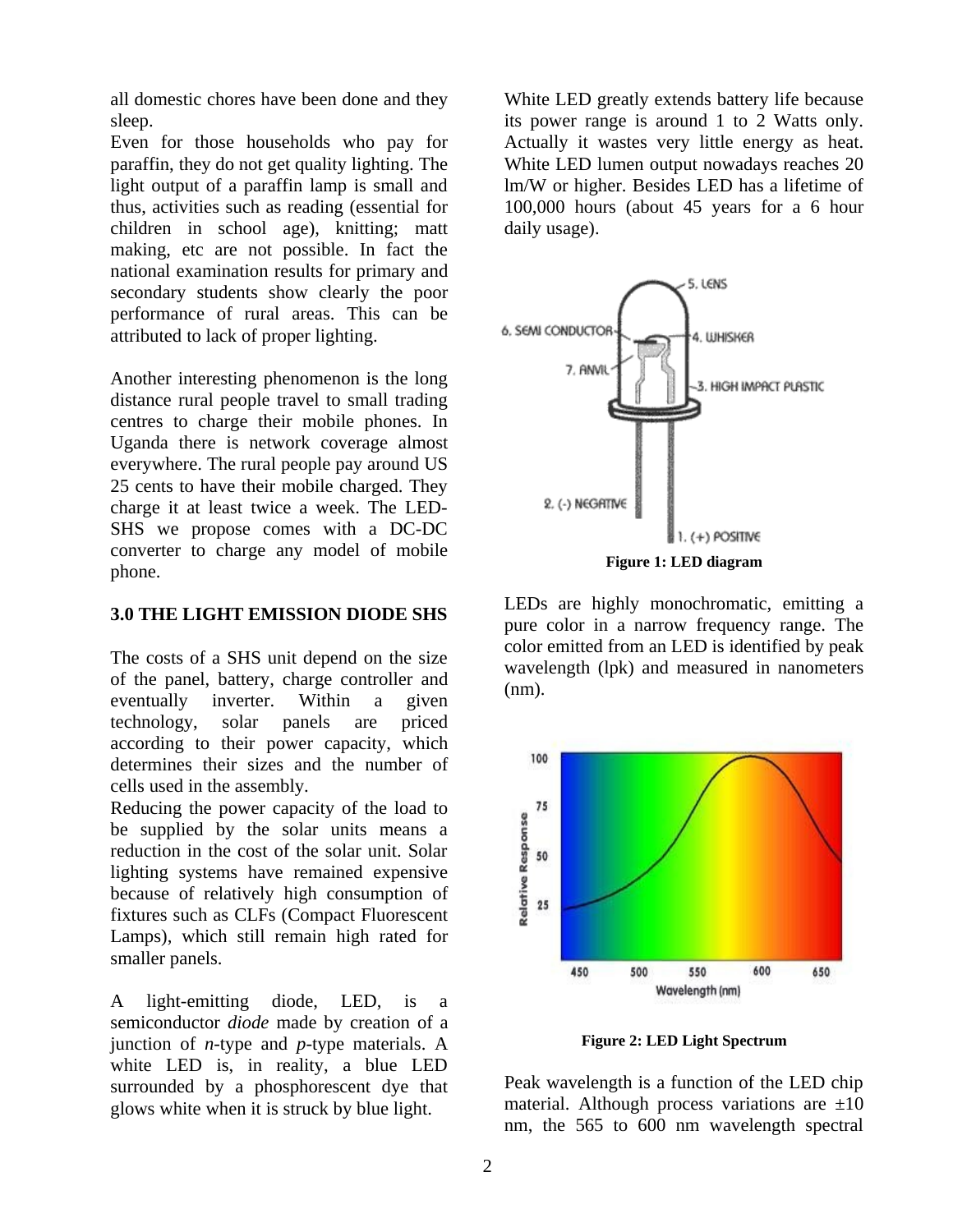regions is where the sensitivity level of the human eye is highest. Therefore, it is easier to perceive color variations in yellow and amber LEDs than other colors. LEDs are made from gallium-based crystals that contain one or more additional materials such as phosphorous to produce a distinct color. Different LED chip technologies emit light in specific regions of the visible light spectrum and produce different intensity levels.

In the LED-SHS designed in Uganda, 2 white pale LED were used. These LEDs are powered in DC 3.4 Volts.

As the two lights consume only 1 Ah for 6 hours of usage, the battery was calculated to be a sealed deep cycle 7 Ah. The design parameters of this battery are able to withstand one whole day without sun.

In a conventional SHS, there is need for an inverter as some of the loads are AC. This does not happen in our design. The LEDs are DC powered and so are the mobiles. This brings the cost down by 20 to 25%.

Besides, as the loads are small, the possibility of an over discharge of the battery is rather low. This makes it possible for the LED-SHS to do without the charge controller. This reduction accounts for about 5 to 10 % in the final price.

Three amorphous solar panels sized: 5, 7 and 14 Wp were used in this research. From the very start we realized that the 5 and 7 Wp were not providing enough charge for the mobile phone charging. For a non mobile user, any of the two low rated panels are sufficient.



**Figure 3: The amorphous panel**



**Figure 4: The 7Ah deep cycle battery**

The LEDs are supplied with a single switch and are fitted with a 4 meter cable each. As the current is minimal, a bell cable was used. It reduces further the price of the system.

The DC-DC converter reduces the 12 Volt provided by the battery to a wide range of voltages suitable to most of the mobile phone makes and models.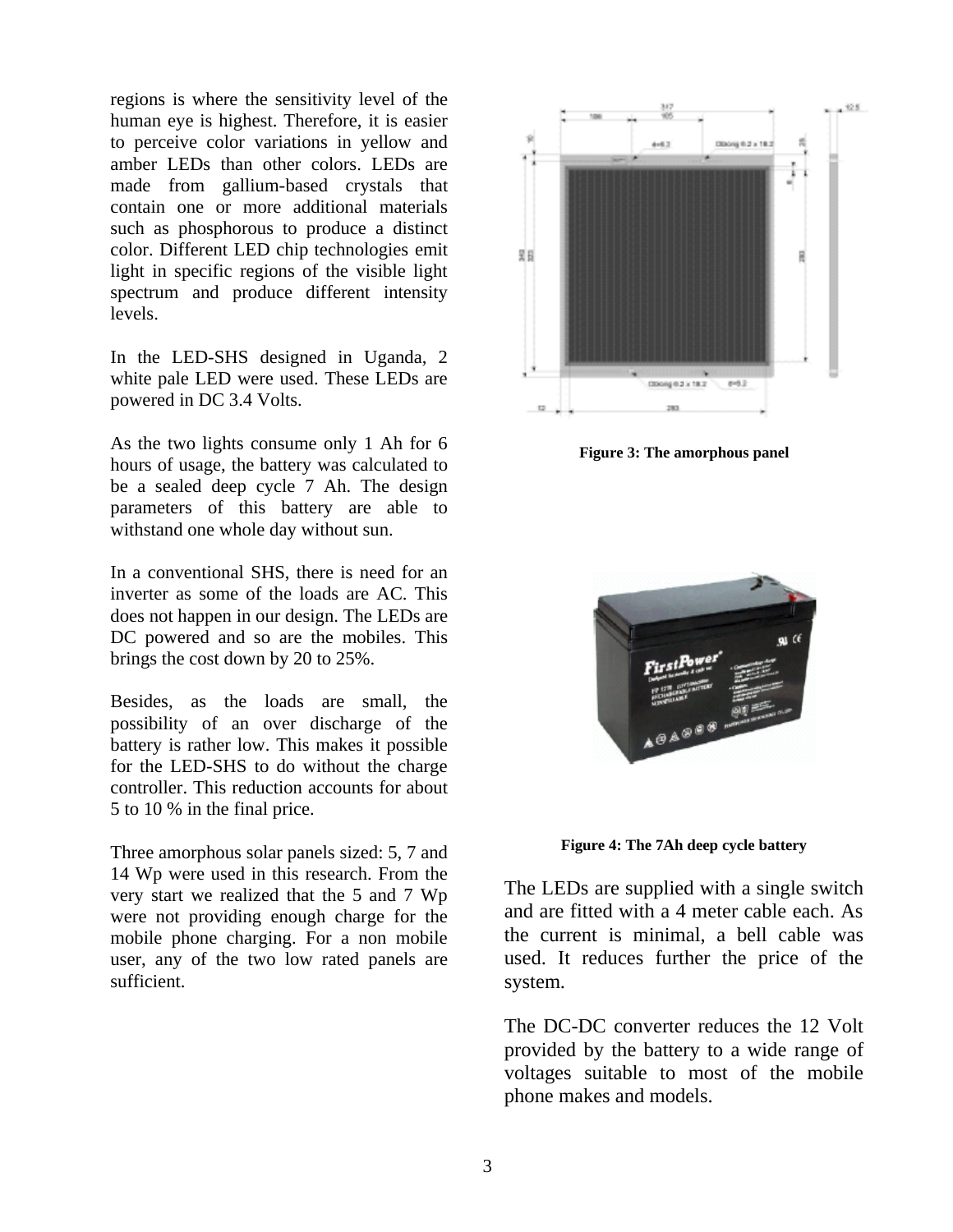A test performed using a luxmeter shows the performance of the one Watt pale white single LED against a number of other light sources such as wax candles, paraffin lantern, CFL, clustered LED, etc. In the bar graphic of Figure 5; the last bar is the one of the LED we adopted. The distances from the source of light to the working surface begin with 0.4 m and go increasing by 0.4 m until it reaches 2 m from the light source. The ordinates are in Lux and varies from zero to 8 Lux. The graphic shows that the LED is very effective for distances below 1.2 m from the working surface but it also shows how it is far superior to the light generated either by paraffin or wax candles.



**Figure 5: Comparison between the LED and other sources of light**

## **4.0 THE CASE STUDY: NAMULONGE COMMUNITY**

Namulonge is a suburb some 21 km off the centre of Kampala. Most of the population of the area is not connected to the grid. Small subsistence farmers, primary school teachers, shop owners make up the bigger part of that community.

Ten households were selected to receive the LED-SHS. They did not have the funds to pay for the total cost of the system. GTZ-EAP (Energy Advisory Project) at the Ministry of Energy and Mineral Development supported the research and subsidized 70% of the system cost.

The idea was to give the system to the beneficiaries and follow their use for three months. After that period, if the user were happy with the LED-SHS, he or she would pay for 30% of the cost of the system and retain it. Those who did not like the system would be free to hand it back to the researchers and get a refund of the 10 USD they paid initially to show commitment to the project.

Four research assistants have been visiting the community on a weekly basis to collect feed back on the system performance and hear any complaint from the beneficiaries.

After those weekly visits to the community, the main results after the three months were:

- All beneficiaries were willing to pay and retain the system
- The 14/Wp panel system was preferred to the 5 and 7 Wp
- True to the suppliers promises, no repair was necessary in any of the systems
- No damage or loss of property occurred to the 10 systems
- The fact that during those three months people were spared from spending money on paraffin and yet had light, made a very good psychological impact to the users
- The much better light compared with the paraffin lamps made it possible for the children to study at night. Also one of the users was a teacher and she could mark papers at night. However, the LED